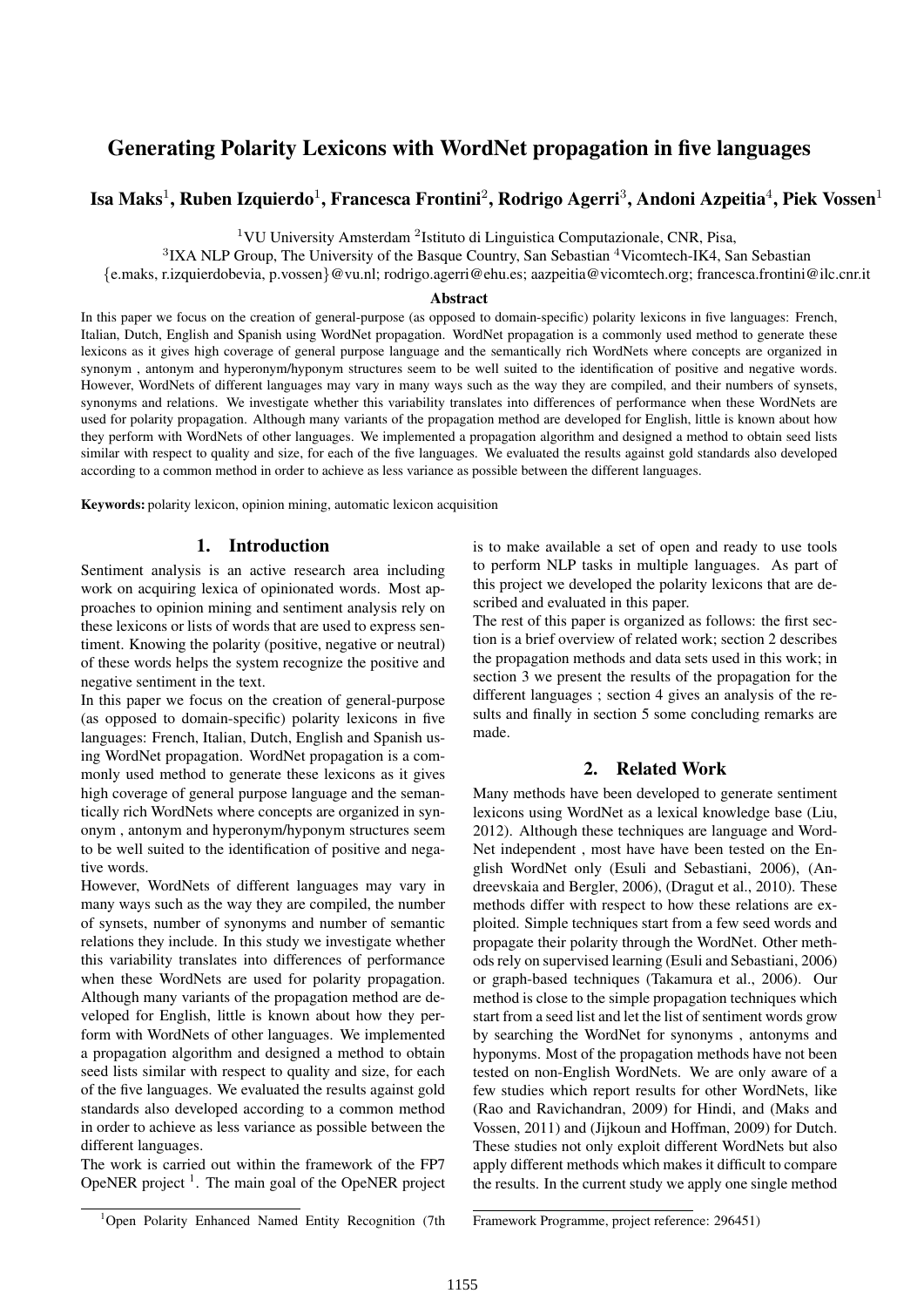on different WordNets and evaluate the results against comparable gold standards.

## 3. Data Sets and Propagation Method

## 3.1. Polarity propagation method

We implemented a propagation algorithm that is similar to propagation methods used by others like (Esuli and Sebastiani, 2006), (Andreevskaia and Bergler, 2006) and (Maks and Vossen, 2011). The method makes use of a seed list of words with known sentiment (positive or negative or neutral). The seed list is semi-automatically aligned with WordNet and the polarity values assigned to the seed synsets are propagated through WordNet using synset relations. This process is carried on (1) until convergence is achieved and no new synsets are added or (2) until maxdepth (cf. below) is reached. After assigning the polarity value with highest confidence rate to the synset, a final list of synsets with polarity values is compiled. The following parameters are input parameters of the propagation algorithm:

- max-depth: the maximum level of propagation starting from a seed synset
- relations: a list of synset relations such antonyms, near-synonyms and hyperonyms and an associated weight
- seed list: a file with seed synsets and their polarity values
- WordNet: a file with WordNet data in WordNet-LMF format (Soria et al., 2009)

Optionally, the synset level output is converted to lemma level output where polarity values of the word are computed starting from the polarity of the synsets. In this paper these lemma level versions of the lexicons will be evaluated.

## 3.2. WordNets

The propagation algorithm is applied on Princeton Word-Net for English (Fellbaum, 1998), Cornetto WordNet for Dutch (Vossen et al., 2008), ItalWordNet for Italian (Roventini et al., 2000), WOLF for French (Sagot and Fišer, 2008) and MCR-Spanish WordNet for Spanish (Gonzalez-Agirre et al., 2012).

In this section we present some characteristics which we assume to be relevant for the propagation method. Table 1 presents details of these WordNets : en (English), it (Italian), fr (French), du (Dutch) and sp (Spanish). For each part-of-speech (i.e nouns (n), verbs (v) and adjective (a)) , the table gives the number of synsets and the way the WordNet is compiled, i.e. manually $(m)$ , automatically $(a)$ or automatically with manual corrections(a/m). Moreover, it gives the synonym density (syn. dens.) which is the average number of synonyms per synset and the relation density (rel. dens.) which is the average number of 3 types of relations, i.e. near-synonyms, near-antonyms, and hyponyms, per synset. Table 2 gives more details about the distribution of the WordNet relations across the different parts-ofspeech.

As can be seen from both tables the WordNets vary with respect to:

|            |     | en               | fr              | it              | du              | sp              |
|------------|-----|------------------|-----------------|-----------------|-----------------|-----------------|
| synsets    | a   | 7 <sub>K</sub>   | 7 <sub>K</sub>  | 4 <sub>K</sub>  | 8ĸ              | 7 <sub>K</sub>  |
|            | n   | 83к              | 43 <sub>K</sub> | 32 <sub>K</sub> | 53 <sub>K</sub> | 34 <sub>K</sub> |
|            | V   | 13 <sub>K</sub>  | 8к              | 9 <sub>K</sub>  | 10K             | 7 <sub>K</sub>  |
|            | any | 113 <sub>K</sub> | 58 <sub>K</sub> | 45k             | 71 <sub>K</sub> | 48 <sub>K</sub> |
| syn. dens. | any | 1,6              | 1,7             | 1,4             | 1,4             | 1,5             |
| rel. dens. | any | 1,0              | 0,9             | 1,0             | 1.0             | 1,0             |
| compiled   | anv | m                | a               | m               | m/a             | m               |

Table 1: WordNet characteristcs  $(K = 1,000)$ 

- size: the number of synsets range from 45,000 (it) to 115,000 (en)
- synset density: the average number of synonyms per synset ranges from 1,4(du, it) to 1,7 (fr).
- compilation: most WordNets are manually built but the Dutch WordNet is partly automatically and partly manually built and the French WordNet is completely automatically built.
- relation density: although the overall average of the number of relations per synset is close to 1,0 for most WordNets (cf. Table 1, row rel. dens.), it differs considerably per part-of-speech across the WordNets. The adjectives seem to have most variation in this respect as the relation density ranges from 0,7 (du) to 2,1 (en).

Below (cf. section 5.) we will see whether these differences across the WordNets have effect on the performance of the method or not.

|            |   | en       | fr  | 1t       | du  | sp           |
|------------|---|----------|-----|----------|-----|--------------|
| rel. dens. | a |          | 1,8 | $_{1,0}$ | 0,7 |              |
|            | n | $_{1,0}$ | 0,7 | $_{1,0}$ |     | $_{\rm 0,8}$ |
|            |   |          | 0,9 |          |     | $_{0,8}$     |

Table 2: WordNet density scores per part-of-speech

## 3.3. Seed lists

The seed lists for the propagation are semi-automatically derived and manually corrected. We use the General Inquirer Lexicon (Stone et al., 1966) as the starting point for the seed lists in all languages. General Inquirer (GI) is a lexicon of English words hand-labeled with categorical information along several dimensions. One such dimension is called valence, with 2,198 unique words labeled 'negative' and 1,915 words labeled 'positive'. We then use the online Google translation service to translate this list of words into Spanish (sp), Italian (it), French (fr) and Dutch (du). For the propagation of the English (en) sentiment lexicons we use the list as it is. In the next step, the synsets of the various WordNets are ordered – from high to low - according to the number of WordNet relations they have. Then, the words of the GI lists are linked to the appropriate synsets and a manual correction is performed for a selection of the first approximately 500 - 700 synsets (i.e. those having most semantic relations) including approx. 150 noun (n),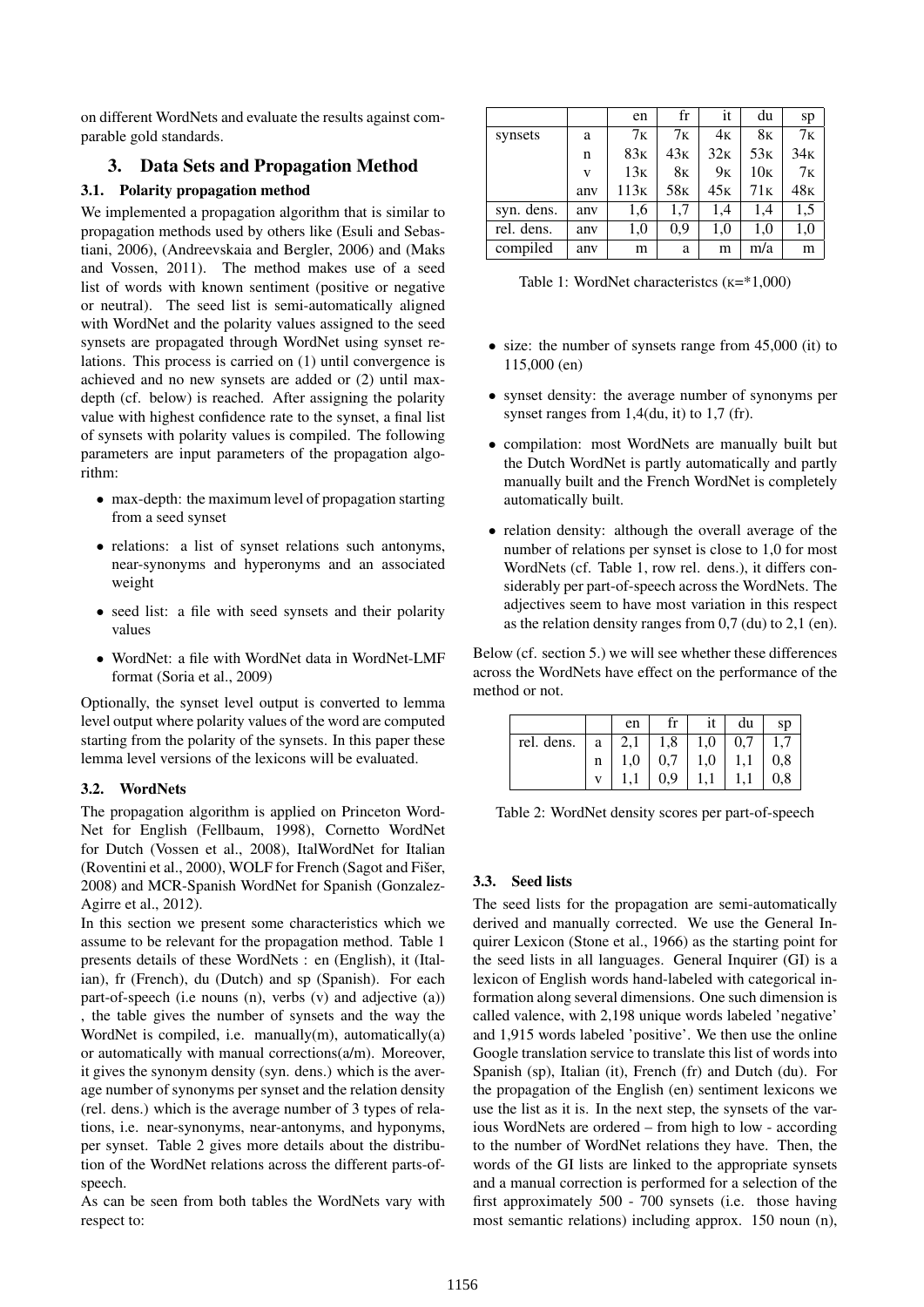150 verb (v) and 200 adjective (a) synsets. This process results in a manually corrected seed list of synsets with positive, negative and neutral values (cf. Table 3). Like (Blair-Goldensohn et al., 2008) we start from a seed list that include positive, negative and neutral seeds where the neutral seeds are used to stop the propagation of polarity through synsets with neutral words.

|    | a   | n   | v   | pos | neg | ntr | all |
|----|-----|-----|-----|-----|-----|-----|-----|
| en | 204 | 180 | 160 | 195 | 222 | 127 | 544 |
| fr | 187 | 175 | 157 | 192 | 169 | 157 | 519 |
| it | 244 | 227 | 231 | 179 | 194 | 329 | 702 |
| du | 203 | 186 | 174 | 230 | 223 | 109 | 563 |
| sp | 179 | 186 | 134 | 152 | 102 | 245 | 499 |

Table 3: Seed lists : numbers of synsets

As can be seen from Table 3 the composition of the seed list is quite balanced with respect to the distribution of the seeds across part-of-speech and We chose this method for the composition of the seed list as we showed in a previous study (Maks and Vossen, 2011) that a carefully selected list of seed synsets taking into account the number of lexical relations with other synsets, produces better results than a randomly chosen seed list.

Although the same method was applied to all WordNets, the resulting seed synsets lists have different distributions for positive, negative and neutral synsets. More specifically the Spanish seed list has a low proportion of non-neutral synsets.

Moreover, as can be seen from Table 4, the seed lists differ with respect to both synonym and relation density. For example, the Dutch adjective seed synsets include on average 5,6 synonyms whereas the Spanish ones include only 2 synonyms, on average. Likewise, the Italian seed list has on average 13,5 relation per synset whereas the Spanish seed synsets only have 8,2 relations, on average. Again, the experiments must show whether the results will be effected by these differences. Interestingly, both synonym and relation density of the seed list are much higher than the respective density scores of the whole WordNets (cf. Table 1) where the synonym density score is never higher than 1,7 and the relation density score is never higher than 1,0. The high relation density is due to the method used for the composition of the seed list which aims at a selection of synsets with many relations.The high synonym density score, however, seems to be characteristic of synsets with opinionated words as it supports observations from earlier work (Maks and Vossen, 2010) that opinionated words easily group together in large synsets.

|                                                  |     | en            | it l | du                | <b>SD</b> |
|--------------------------------------------------|-----|---------------|------|-------------------|-----------|
| syn.dens                                         | anv | $2.4 \pm 2.3$ |      | $3.6$   5.9   2.0 |           |
| rel. dens.   anv   11,5   9,5   13,5   9,5   8,2 |     |               |      |                   |           |

Table 4: Seed lists: density scores

#### 4. Evaluation and Gold Standard

We compiled, for each language, a gold standard in the following way. From the results of a first run of the propagation system, we collected at least 1,000 most frequent words. Frequency is corpus-based using ColFIS for Italian (Bertinetto et al., 2005), D-Coi for Dutch (Oostdijk et al., 2008), BNC for English ((Burnard, 2007), (Gonzalez-Agirre et al., 2012) for Spanish and Wacky for French ((Baroni et al., 2009). We took care to include adjectives(a), nouns(n) and verbs(v) as well as positive(pos), negative(neg) and neutral(ntr) words in order to be able to test reliably positive and negative polarity values across all parts-of-speech. A human annotator was presented with this list and asked to identify the positive, negative and neutral words. The results, for each separate language, are shown in table 5. We think that by composing comparable gold standards, the results of the different WordNets can be compared with each other.

|    | а   | n   | v   | pos | neg | ntr | all  |
|----|-----|-----|-----|-----|-----|-----|------|
| en | 349 | 493 | 374 | 393 | 342 | 481 | 1216 |
| fr | 321 | 458 | 338 | 320 | 324 | 473 | 1117 |
| it | 400 | 304 | 300 | 311 | 172 | 521 | 1004 |
| du | 387 | 381 | 269 | 351 | 267 | 419 | 1037 |
| sp | 465 | 638 | 614 | 462 | 381 | 869 | 1717 |

Table 5: Composition of the gold standards

## 5. Experiments and Results

We evaluated several versions of our method in order to study the behaviour of the different WordNets in combination with the different settings. The results are evaluated against the gold standards described in section 4. We evaluated the resulting selections of positive and negative words in terms of precision. We excluded neutral words from the lexicon selections as we are not interested in their performance. However, the gold standard includes neutral words to be able to find words false positive cases, i.e. words which are incorrectly labeled as neutral instead of positive or negative. As the gold standard is a subset of the generated lexicons we do not present recall scores. Instead, we give the number of lemmas (cf. lsize).

#### 5.1. Zero iterations

In the first setting we run the method with zero iterations generating lexicons which include only those words which are member of the seed synsets. In this case, the method generates lemma level output from synset level output without any form of propagation. As can be seen from Table 6 precision ranges from 79% to 89% which means that going from synset to lemma causes a considerable loss of performance (cf. section 5.2.2. below0. Interestingly, although the seed lists of the different languages are of comparable size, the size of the zero iterations lexicons varies from 467 (sp) to 2,740 (nl) lemmas. This is the direct effect of the differences between the seed lists with respect to synonym density already noted in the previous section 3.3.: the Dutch and Italian seed list have a high synonym density and therefore generate large lexicons whereas the Spanish seed list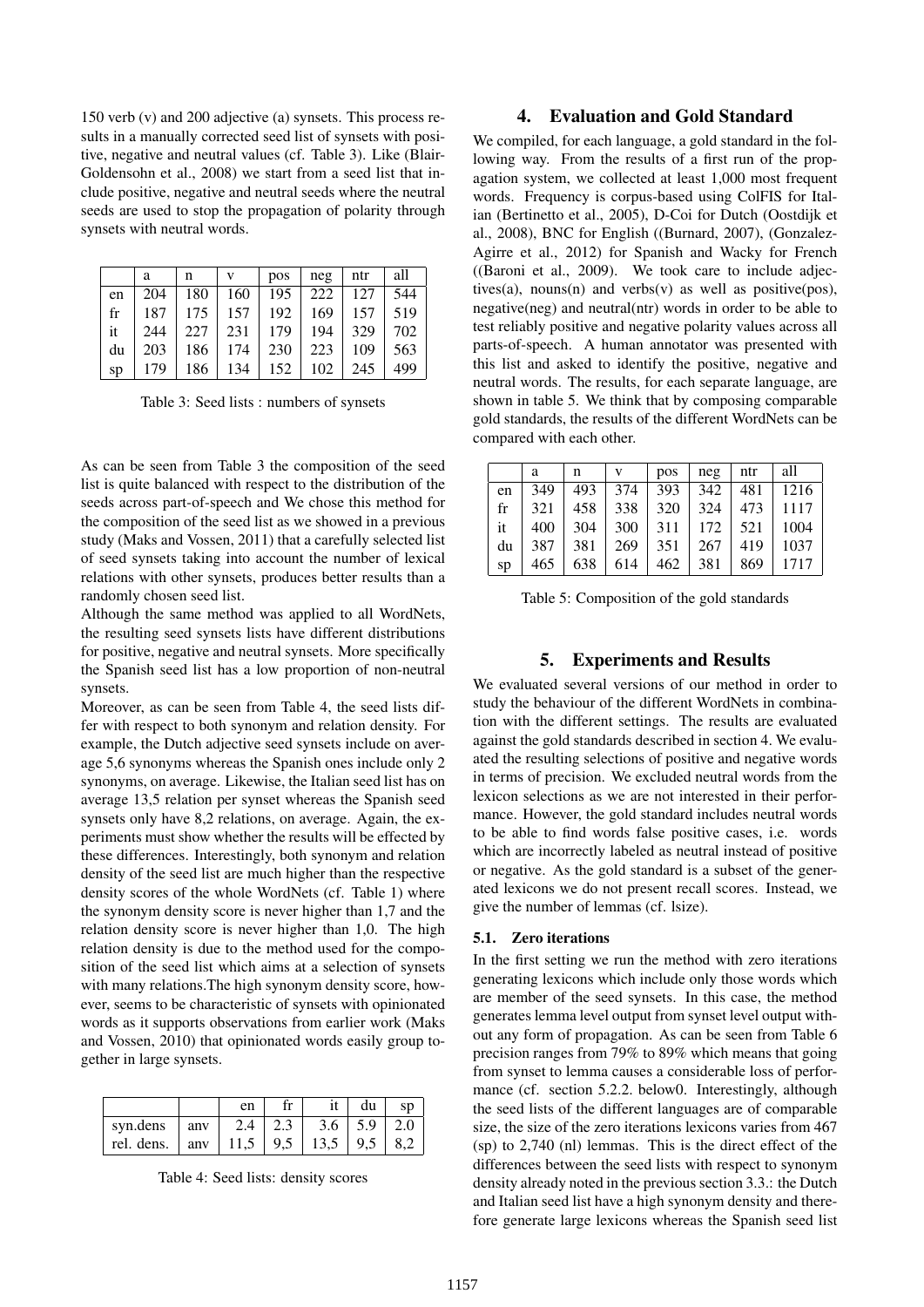has a relatively low synonym density and thus generates a much smaller lexicon. We consider these lexicons as baselines as - with our method - precision can never be higher than the baseline precision and the lexicon size can never be smaller.

#### 5.2. Different types of WordNet relations

Table 6(row 2-5) presents the results of the propagation with one type of semantic link in isolation: nearsynonym(syn), near-antonym (ant),hyponym (hypo) and hypernym (hype) links. The next rows (5-8) give the results of the propagation with combinations of links: near-synonym, near-antonym and hyponym (sahypo), nearsynonym, near-antonym and hypernym (sahype), nearsynonym, near-antonym, hyponym and hypernym(sahohe). Near-synonym and near-antonym relations generate lexicons with high precision. However, as there only few of them (cf. Table 2) they generate small lexicons. Interestingly, although the selections generated with hyperonym relations are considerably smaller than the selections with hypernym relations (cf. row sahype vs. sahypo), they often have similar precision. This implies that hyponymy is a better link for propagating polarity through the Word-Nets than hyperonymy. The combination of all relations (saheho) generates the largest lexicons with, however, low precision in most cases.

Although the results of the various WordNet differ considerably with respect to precision we do not see a clear relation between the synset characteristics of the WordNets the reported results. The Spanish lexicon is relatively small and this may be due to the low relation density of the seed list. However, the English WordNet has similar scores for relation density and yet generates the largest lexicons. We consider the combination of near-synonym, near-antonym, and hyponym (sahypo) relations as best as it generates sufficiently large lexicon with relatively high precision. We use these settings for further experiments reported in the following sections.

#### 5.2.1. Confidence Levels

Our method generates a confidence score for each synset with a polarity value. The score is calculated as a combined measure of (1) the length of the path from the synset to the the seed synset and (2) the weight of the wordNet relations that are part of the path. WordNet relations have a weight that can be set before running the program. In the current experiments, the weights are set as follows: near-synonyms and near-antonyms relations both have a weight '2' and hyponym relations have weight '1'. Table 7 presents results of the selections which take into account the various confidence levels. With the heightening of the level (cf. column 1 'conf'), the size of the lexicon decreases and precision increases. Interestingly, precision on these selections is higher than precision on selections of comparable size achieved by the propagation with limited sets of links (cf. 6, row 2-5). For example, a selection of the English results with a confidence level higher than 0.2 consists of 5,705 words with an precision of 77% whereas a selection of similar size achieved by propagation with near-synonym, antonym and hyperonym links (cf. 7, column 1 , row 7) has considerably lower precision (72%). Likewise, for Spanish , results with a confidence level higher than 0.3 (cf.7, ) outperform with 90% all other results achieved for Spanish. We conclude therefore that it is better to generate small but high quality lexicons with the heightening of the confidence score than, for example, with the choice of high-scoring relations.

#### 5.2.2. Synset to word approach

The final step involves the generation of a lemma level lexicon where each word has one polarity value. The advantage of such a lexicon is that it can be used with opinion mining tools that do not rely on deep semantic analysis or word sense disambiguation. The computation of the polarity of a lemma from the polarity of the synset can be done in various ways (cf. (Gatti and Guerini, 2012)). First, all the polarity values of each sense together with their confidence rate are collected; then we obtain the overall lemma's polarity by following one of the following 3 heuristics:

- majority: the word gets the polarity value which is assigned to the majority of its senses
- average: the word gets the polarity value with on average has the highest confidence rate
- maximum: the word gets the polarity value with the highest confidence rate

Tables 8 and 9 present the results of the different settings for generating word lexicons from the synset results. For all languages and both experiments , the 'majority' approach outperforms the other ones. We used the 'majority' approach in all other experiments reported in this paper.

|    | avg | maj | max |
|----|-----|-----|-----|
| en | .68 | .69 | .66 |
| fr | .59 | .62 | .59 |
| it | .63 | .72 | .63 |
| du | .65 | .69 | .66 |
| sp | .67 | .79 | .67 |

Table 8: Results of synset to word heuristics (sahypo)

|    | avg | ma <sub>1</sub> | max |
|----|-----|-----------------|-----|
| en | .89 | .89             | .85 |
| fr | .81 | .80             | .80 |
| it | .80 | .80             | .73 |
| du | .81 | .80             | .80 |
| sp | .80 | .79             | .76 |

Table 9: Results of synset to word heuristics (baseline)

The baseline scores (cf. Table 9) probably show best the 'damaging' effects of this synset to word step. As the baseline score is based on the evaluation of the *synset* level seed list against the *word* level gold standard, it basically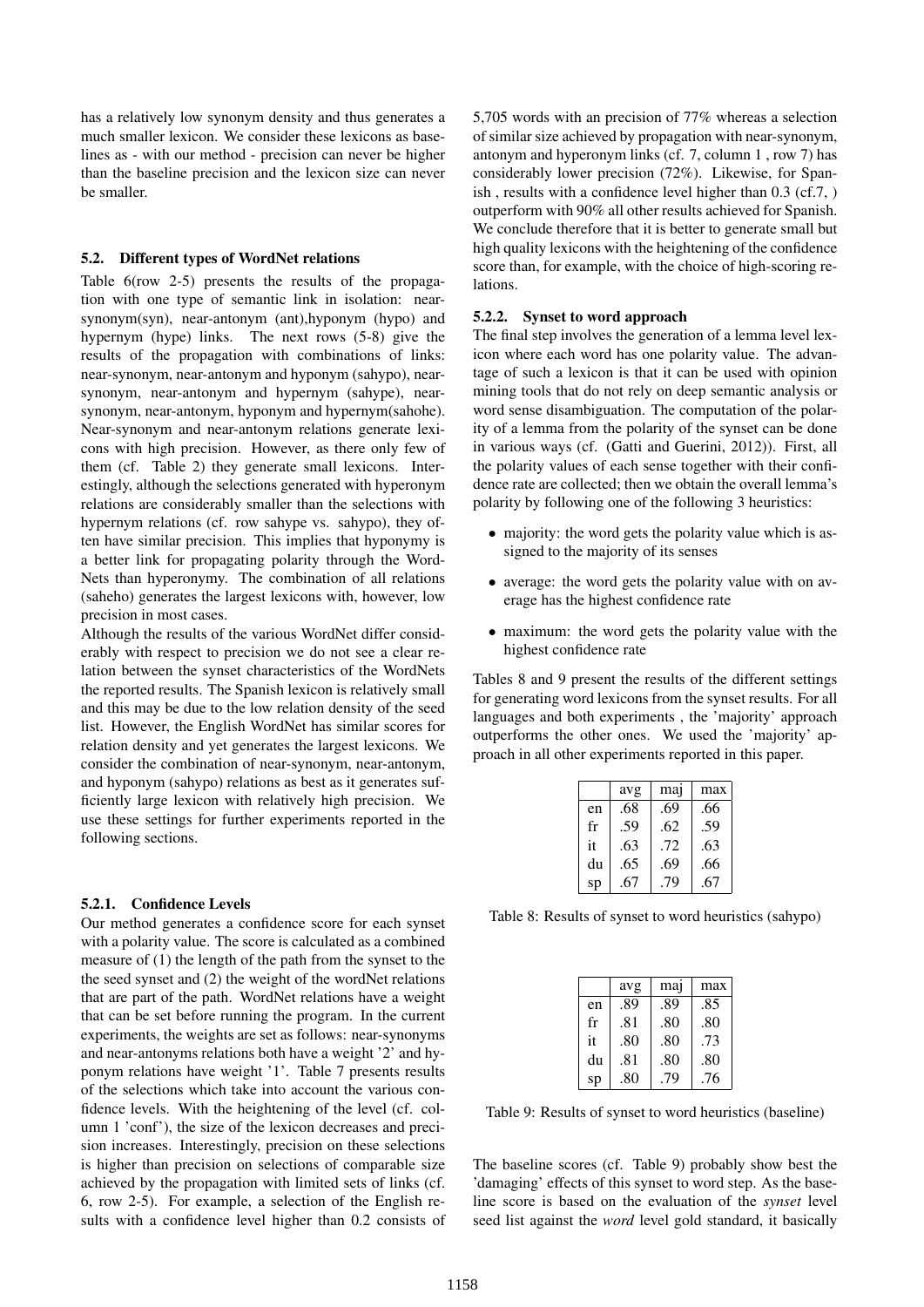|          | en  |        | $_{\rm fr}$ |             | it  |        | du  |        | sp  |             |
|----------|-----|--------|-------------|-------------|-----|--------|-----|--------|-----|-------------|
|          | pr  | lsize  | pr          | <i>size</i> | pr  | lsize  | pr  | lsize  | pr  | <i>size</i> |
| baseline | .89 | 890    | .80         | 681         | .80 | 1323   | .81 | 2740   | .81 | 467         |
| syn      | .79 | 3695   | .80         | 1309        | .80 | 1590   | .79 | 3151   | .81 | 807         |
| ant      | .88 | 1143   | .77         | 841         | .78 | 1630   | .78 | 3094   | .81 | 554         |
| hypo     | .71 | 11,475 | .57         | 4,338       | .76 | 4891   | .72 | 10,851 | .70 | 3097        |
| hyper    | .76 | 1282   | .74         | 868         | .76 | 1395   | .71 | 3231   | .72 | 569         |
| sahypo   | .69 | 16,569 | .62         | 5416        | .72 | 5465   | .69 | 12,553 | .79 | 3626        |
| sahyper  | .72 | 5296   | .76         | 1760        | .72 | 2071   | .69 | 4060   | .79 | 1045        |
| saheho   | .64 | 40167  | .57         | 9828        | .65 | 11,460 | .58 | 22,846 | .76 | 5649        |

Table 6: Results with different WordNet relations (ls=lexicon size ; pr = precision)

|     | en  |        | fr  |       | 1t  |       | du  |        | sp  |       |
|-----|-----|--------|-----|-------|-----|-------|-----|--------|-----|-------|
|     | pr  | lsize  | pr  | lsize | pr  | lsize | pr  | lsize  | pr  | lsize |
| 0.0 | .69 | 16.569 | .62 | 5416  | .72 | 5456  | .69 | 12,553 | .81 | 3626  |
| 0.1 | .70 | 13.596 | .65 | 4595  | .72 | 5014  | .69 | 11.577 | .80 | 3484  |
| 0.2 | .77 | 5705   | .78 | 1605  | .74 | 2188  | .76 | 4912   | .84 | 2048  |
| 0.3 | .78 | 4803   | .81 | 1257  | .77 | 1915  | .76 | 4062   | .90 | 1814  |

Table 7: Results with different confidence levels (ls=lexicon size ; pr = precision)

measures the performance of the synset-to-word step which comes with a loss of 11% to 20% . However, in the next session can be seen that this drop in performance does not occur with all parts-of-speech.

## 5.3. Part-of-speech

We saw that the distribution of the synonyms across synsets (i.e. synonym density) and the distribution of WordNet relations across synsets (i.e. relation density) differ by partof-speech. In this section we analyze the results for each separate part-of-speech to discover whether there is a correlation between the WordNet's density scores and the propagation results. Table 10 presents precision scores per partsof-speech, i.e. adjectives(a), nouns(n) and verbs(v).

In almost all cases, precision on adjectives is considerably higher than precision on the other parts-of-speech. We assume that polysemy has more impact on verbs and nouns than on adjectives. Although adjectives can be highly polysemous , usually most senses have the same polarity. We can see this trend with both baseline scores (ranging from 88% to 99% ) and the 'sahypo' selection.

The results for the other parts-of-speech differ considerably across the different WordNets but are generally low, except for the English nouns.

|   |          | en  | fr  | it  | du  | sp  |
|---|----------|-----|-----|-----|-----|-----|
| a | baseline | .99 | .88 | .88 | .87 | .93 |
|   | sahypo   | .76 | .81 | .75 | .77 | .93 |
| n | baseline | .90 | .76 | .67 | .77 | .25 |
|   | sahypo   | .77 | .64 | .65 | .57 | .38 |
| V | baseline | .77 | .71 | .62 | .72 | .72 |
|   | sahypo   | .54 | .38 | .48 | .65 | .67 |

Table 10: Results per part-of-speech

## 6. Analysis and Discussion

Our main question was whether the differences between the WordNets would effect the performance of the propagation method. We therefore reported statistics and other characteristics of both the WordNets (cf 3.2.) and the seed lists (cf.3.3.) and tried to relate these with the results of the propagation method. We repeat the most important characteristics of the WordNets (cf. Table 11) which are the way in which the WordNet is compiled (first row), the synonym density , the relation density and the size of the WordNet in number of synsets . Additionally we give the sum of the relation density and the synonym density of the seed list (seed list density) . The lower part of the Table shows the size, in number of synsets, and the precision of the 'best' lexicon obtained by propagation (sahypo, cf. 5.2.) .

|                    | en   | $_{\rm fr}$     | it   | nl   | sp   |
|--------------------|------|-----------------|------|------|------|
| compiled           | m    | a               | m    | m/a  | m    |
| synonym density    | 1.0  | 0.9             | 1,0  | 1,0  | 1,0  |
| relation density   | 1,6  | 1,7             | 1,4  | 1,4  | 1,5  |
| number of synsets  | 113k | 58 <sub>k</sub> | 45k  | 71k  | 48k  |
| seed list density  | 13,9 | 11,6            | 16,1 | 15,4 | 10,2 |
| size (sahypo)      | 16k  | 4k              | 4k   | 12k  | 4k   |
| precision (sahypo) | .69  | .62             | .72  | .69  | .79  |

Table 11: WordNet characteristics vs. propagation results  $(k=*1000)$ 

We observe that the resulting lexicons vary considerably in size, ranging from 4K to 16K and that the largest Word-Nets (cf. 'en' and 'nl') generate the largest lexicons. Moreover, we observe that precision scores of the generated lexicons vary greatly. We expected to find a correlation between the the WordNet density and the precision scores, but this seems not to be the case. The lexicon with the lowest score ('fr') has the highest relation density score and Word-Nets with equal relation density score generate lexicons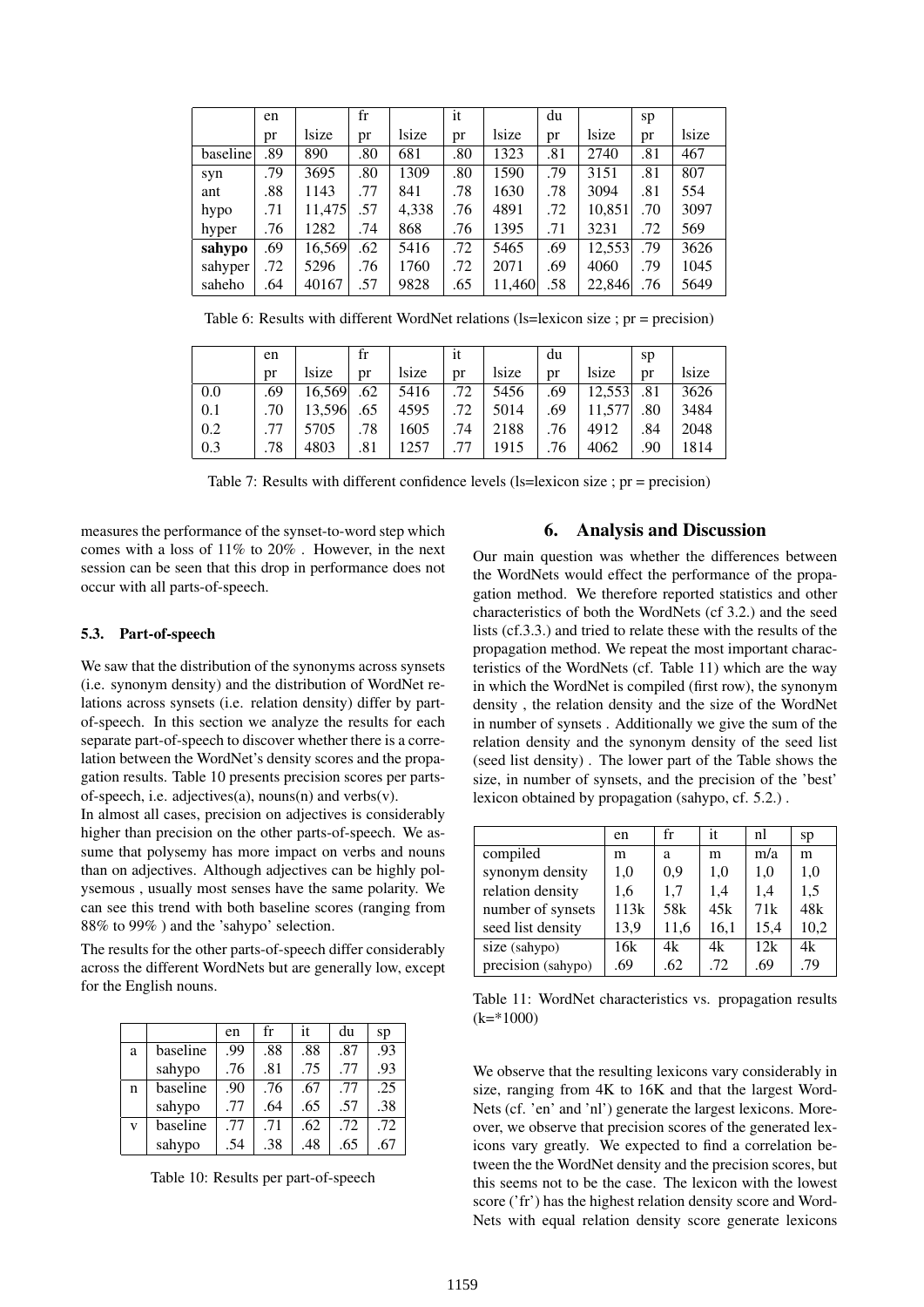with different precision scores ('du' with 0.69 vs. 'it' with 0.72). Moreover, not even a high seed list density score contributes to the precision of the generated lexicon as the best scoring lexicon (sp) is generated by a seed list with the lowest density and moderate scoring lexicons ('en' and 'nl') are generated by seed lists with relatively high density. However, there seems to be a relation between the way the WordNets are built and the precision scores: probably the low scores of the French WordNet must be explained by the fact that it is completely automatically compiled. To conclude, although the propagation method generates results with different precision scores for each WordNet, we cannot find other WordNet characteristics than the way the WordNet is compiled to explain these variations.

However, there are some other interesting observations to make which relate to the similarities - rather than to the dissimilarities - across the results.

First, although we used the best performing heuristic for generating a lemma level lexicon from a synset level lexicon , this step causes a considerable drop in performance in all cases suggesting that word polarity is quite different from synset polarity.

We also observed that in almost all cases larger selections of words have considerably lower performance than smaller selections and that propagation comes with loss of accuracy. The best selections are achieved by applying several links together and then filtering the results by using the confidence level. This shows that taking into account all information available helps to improve the propagation results more than just focussing on high-scoring WordNet relations.

Finally, with almost all WordNets nouns and verbs perform rather poorly and are greatly outperformed by adjectives. This suggests that the organization of adjectives in synsets which are related to each other by near-synonym and antonym relations, is more effective when looking for polarity than the organization of nouns and verbs in hyponym/hypernym structures. We also assume that, in the case of polarity identification, polysemy has higher impact on verbs and nouns than on adjectives.

## 7. Conclusion

In this paper we investigated whether WordNets of different languages give similar results when used to generate polarity lexicons by WordNet propagation. We found that, although the quality of the results differs greatly, this could not be related to any of the relevant WordNet characteristics except for the way it is compiled. More specifically, a fully automatically compiled WordNet seems not to be appropriate for polarity propagation. Moreover, we observed some interesting phenomena occurring across all WordNets used in this study. They suggest that the propagation method should be primarily used to identify polarity of adjectives rather than polarity of verbs and nouns.

## 8. Acknowledgements

This work is part of the OpeNER project funded by the European Commission 7th Framework Programme (FP7), grant agreement no 296451.

## 9. References

- Andreevskaia, A. and Bergler, S. (2006). Sentiment tagging of adjectives at the meaning level. In *Canadian Conference on AI*.
- Baroni, M., Bernardini, S., Ferraresi, A., and Zanchetta, E. (2009). The wacky wide web: A collection of very large linguistically processed web-crawled corpora. *Language Resources and Evaluation*, 43(3):209–226.
- Bertinetto, P. M., Burani, C., Laudanna, A., Marconi, L., Ratti, D., Rolando, C., and Thornton, A. M. (2005). Corpus e lessico di frequenza dell'italiano scritto (colfis).
- Blair-Goldensohn, Sasha, Hannan, Kerry, McDonald, Ryan, Neylon, Tyler, Reis, George A., and Reynar, Jeff. (2008). Building a sentiment summarizer for local service reviews. In *Proceedings of WWW-2008 workshop on NLP in the Information Explosion Era*.
- Burnard, Lou. (2007). Reference guide for the british national corpus (xml edition). Technical report, Research Technologies Service at Oxford University Computing Services.
- Dragut, E., Yu, C., Sistla, P., and Meng, W. (2010). Construction of a sentimental word dictionary. In *Proceedings of ACM International Conference on Information and Knowledge Management (CIKM)*.
- Esuli, Andrea and Sebastiani, Fabrizio. (2006). Sentiwordnet: A publicly available lexical resource for opinion mining. In *Proceedings of LREC2006*, Genova, Italy.
- Fellbaum, Chr. (1998). *WordNet: An Electronic Lexical Database*. MIT Press, Cambridge, MA, USA.
- Gatti, Lorenzo and Guerini, Marco. (2012). Assessing sentiment strength in words prior polarities. In Kay, Martin and Boitet, Christian, editors, *COLING (Posters)*, pages 361–370. Indian Institute of Technology Bombay.
- Gonzalez-Agirre, A., Laparra, E., and Rigau, G. (2012). Multilingual central repository version 3.0: upgrading a very large lexical knowledge base. In *Proceedings of the 6th Global WordNet Conference (GWC'12)*, Matsue, Japan.
- Jijkoun, V. and Hoffman, K. (2009). Generating a nonenglish subjectivity lexicon: relations that matter. In *Proceedings of the 12th Conference of the European Chapter of the Association for Computational Linguistic 2009 (EACL)*, Athens, Greece.
- Liu, Bing. (2012). *Sentiment Analysis and Opinion Mining*. Morgan and Claypool Publishers.
- Maks, Isa and Vossen, Piek. (2010). Modeling attitude, polarity and subjectivity in wordnet. In *Proceedings of the 5th Global WordNet Conference (GWC'10)*, Mumbai, India.
- Maks, Isa and Vossen, Piek. (2011). Different approaches to automatic polarity annotation at synset level. In *Proceedings of the 1st International ESSLLI Workshop on Lexical Resources (WoLeR 2011)*, Ljubljana, Slovenia.
- Oostdijk, N., Reynaert, M., Monachesi, P., van Noord, G., Ordelman, R., Schuurman, I., and Vandeghinste, V. (2008). From d-coi to sonar: A reference corpus for dutch. In *Proceedings of LREC2008*, Marrakech, Morocco.
- Rao, D. and Ravichandran, D. (2009). Semi-supervised